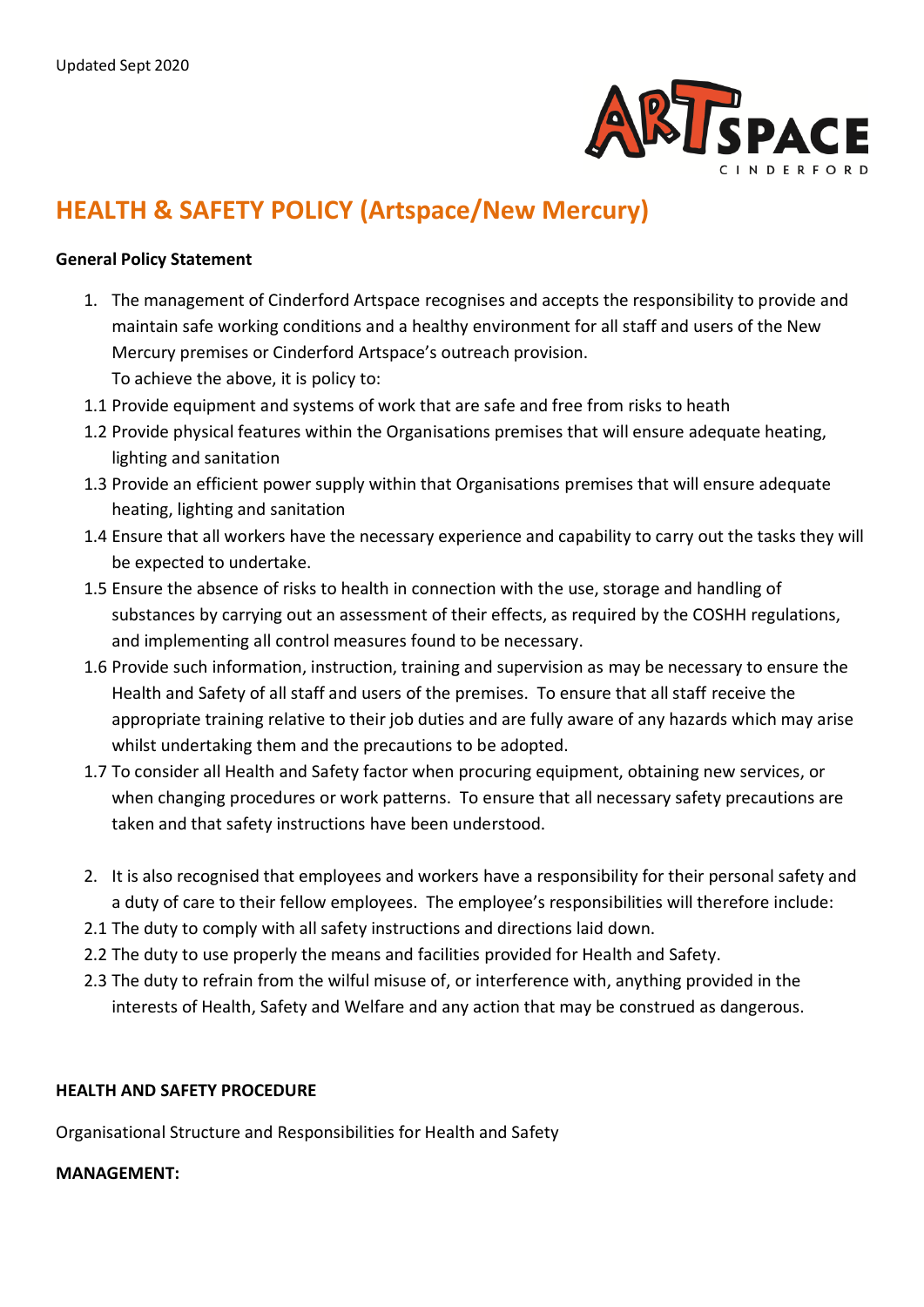The General Manager is responsible for safety in the organisation and will monitor the safety policy on a regular basis. The Board will be kept updated with health and safety matters to ensure that sufficient resources are available to provide any protective equipment, clothing, information and training for employees and volunteers in order to achieve and maintain a high standard of safety.

The General Manager **Hannah Elton-Wall** is has overall responsibility for ensuring the maintenance of safety records; investigation of accidents; providing accident statistics; keeping a watching brief on changing safety legislation; and reporting to the Board. **Hannah Elton-Wall** and **Rob Toomer** are responsible for day to day management of Health and Safety checks and procedures and are responsible for ensuring that the organisations obligations in respect of assessment, control and monitoring of hazardous substances are met. Hannah Elton-Wall and Rob Toomer will:

- a) Make arrangements for annual testing of appliances, fire alarm and extinguishers, emergency lighting, lift, kilns, boilers, electrics etc
- b) Review risk assessments (venue, classroom, visual display units, work at height, lone working, manual handling, machinery/equipment, work related driving etc)
- c) Review Artspace Health & Safety policies

Because of the complex nature of Cinderford Artspace's operations, the wide range of activities undertaken with people of varying age and ability/disability, and the use of equipment and materials appropriate to each activity, day to day implementation of health and safety standards is shared with other members of the team.

# Cleaners **Stacey Rowles and Maureen Steel** will

- a) Ensure good housekeeping standards are applied and cleaning materials are stored safely
- b) Monitor all cleaning materials and avoid using those which contain hazardous substances
- c) Ensure that appropriate warning is given of occasional hazards e.g wet floors

# Team Support Officer **Dan Trythall-Guy** will

- **a)** Monitor general art materials ordered for use in the workshops and ensure that tutors are made aware of all hazard sheets provided by suppliers which should be filed in the appropriate workshop
- **b)** Inspect first aid provisions on a regular basis and replenish kits as required

# General Manager **Hannah Elton-Wall** has responsibility for

**a)** Carrying out periodic testing of fire alarms in each zone

## Youth Arts Manager **Rob Toomer** has responsibility for

- **a)** Ensuring that fire escapes are not obstructed
- **b)** The maintenance and regular checking of electrical equipment (loose wiring, trailing cables etc)
- **c)** Ensuring that people using the equipment have appropriate chairs properly adjusted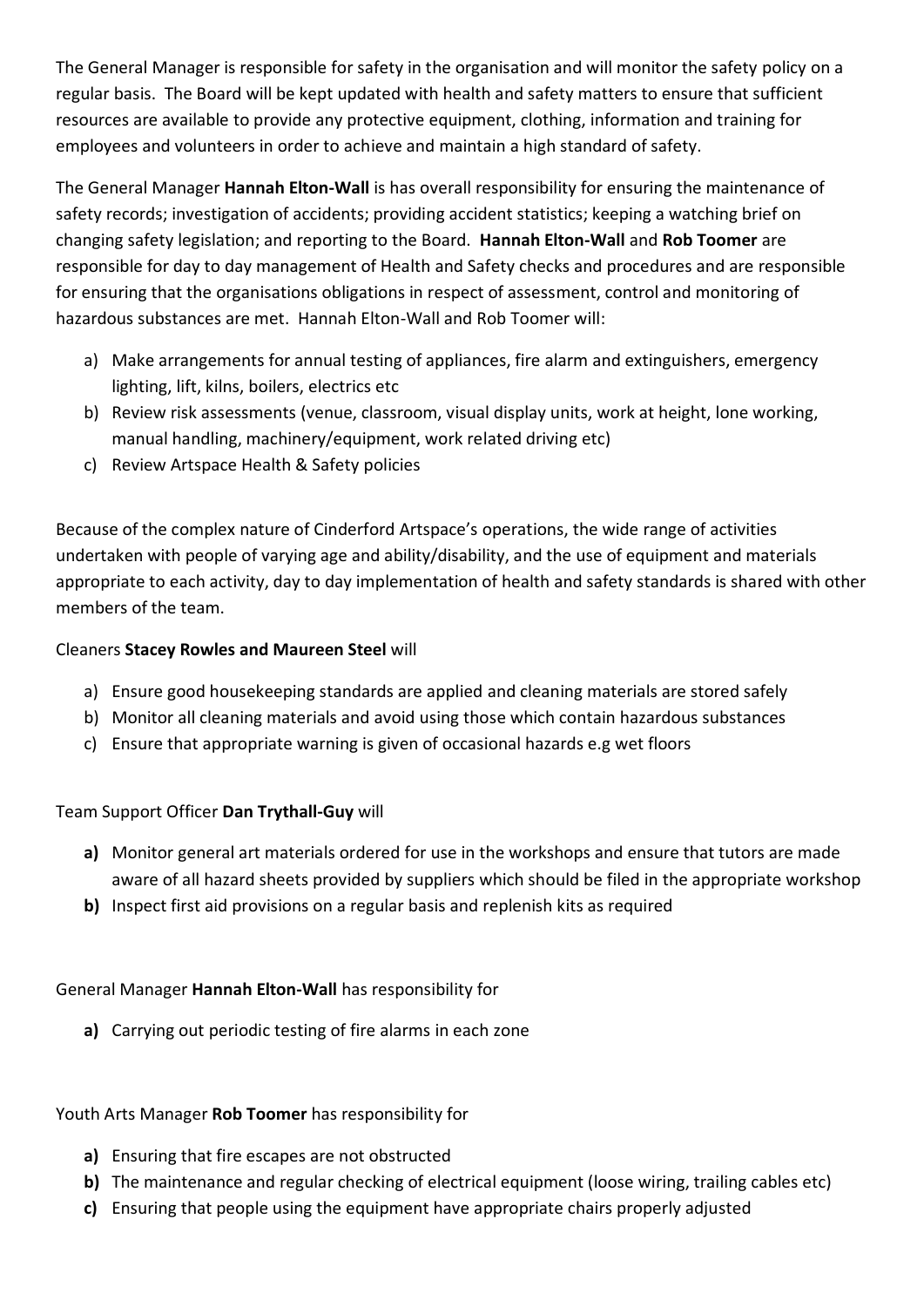The Pottery Technician **Jane Spray** is responsible for

- **a)** Ensuring the hazards presented by clay and clay dust are kept to a minimum including:
	- The regular cleaning of floors and surfaces. The floor of the workshop should always be damped before being swept
	- The storage of clay in a separate store room accessible to staff only
	- The use of face masks when breaking up clay
- **b)** Controlling the use of hazardous substances within the pottery by:
	- Obtaining, and maintaining a file of manufacturers data sheets, on all hazardous substances
	- Ensuring that all hazardous substances are kept in the clay store and only brought out for use under supervision
- **c)** Supervising the safe use of the kilns by ensuring that only trained staff/volunteers load and unload and switch on kilns

Artistic Director **Sally Gibson** is responsible for the safe use of all circus equipment:

- a) Aerial equipment
	- Ensure all trapezes, ropes, silks etc are safely rigged
	- Check ropes, shackles etc for wear on a regular basis and organise repairs and renewals
	- Keep all aerial equipment safely out of reach when not in supervised use
	- Ensure sufficient experienced adult supervision at all times when equipment is in use (see Child Protection Policy)
	- Ensure that a crash mat is under the equipment at all times when it is in use
	- Ensure that nobody uses the equipment without being properly trained to do so and without warming up first
- b) Other equipment:
	- Ensure that all equipment is regularly checked for wear and maintained properly
	- Ensure that all equipment is stored safely when not in use
	- Ensure sufficient experienced adult supervision at all times when equipment is in use
	- Ensure that nobody uses the equipment without being properly trained to do so

## **Tutors**

All tutors employed by Cinderford Artspace have the responsibility to provide leadership and to promote responsible attitudes towards health and safety. Tutors must ensure that all tasks carried out under their tuition are performed with regard for the health and safety of all those involved. Tutors should:

- Carry out a risk assessment for each learner group/activity/teaching environment, having regard to the particular needs of that group
- Keep a register of all those attending each session. In the case of children and vulnerable adults who are not accompanied by a carer an emergency contact number should be entered on the register
- Inform each group of the procedures in the event of fire
- Ensure that all fire exits are kept free of obstruction at all times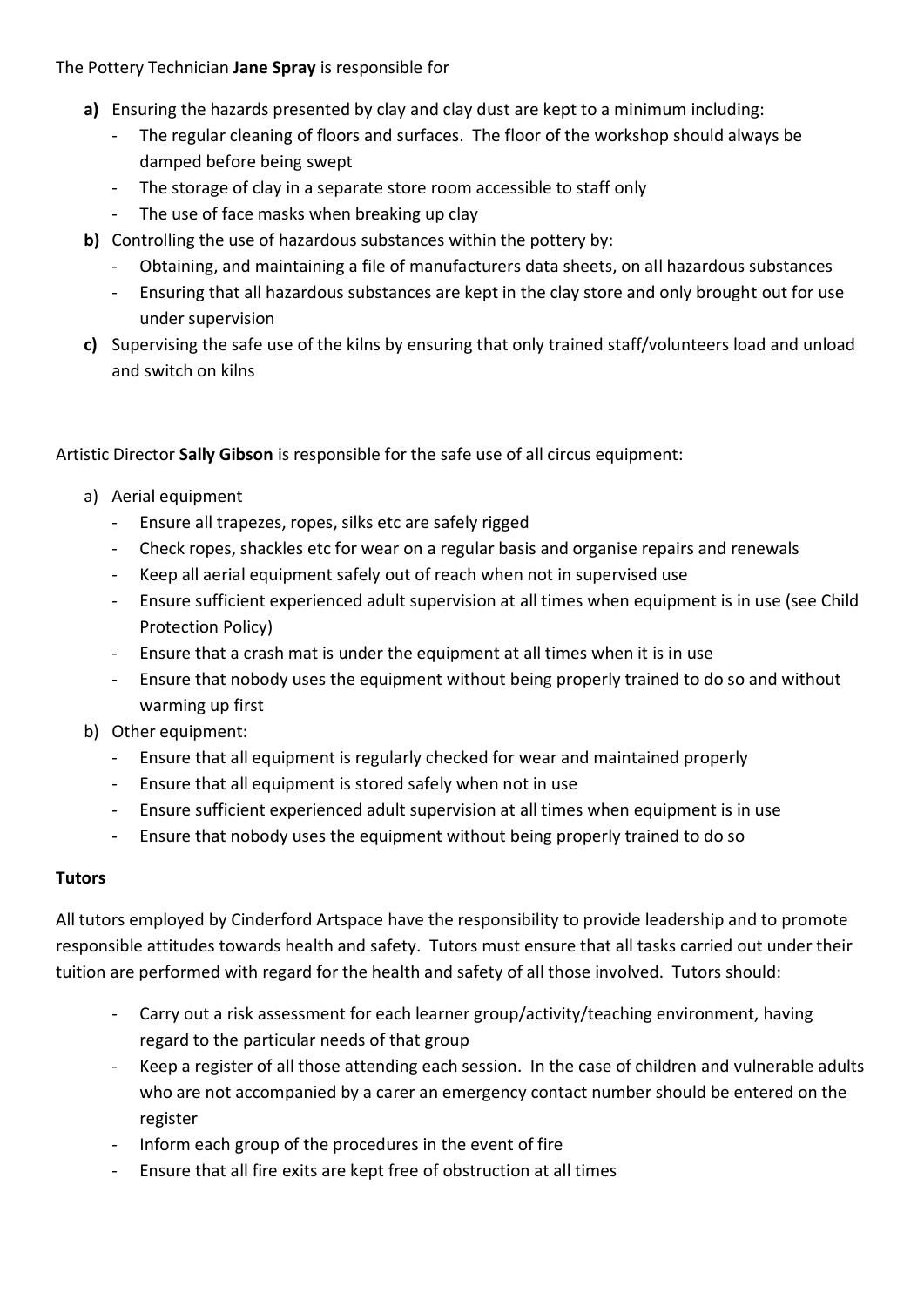- Ensure that the risks attending the use of all hazardous substances are explained to their group, that such substances are only used under appropriate supervision and are put away in the appropriate place at the end of each session
- Record all accidents in the Accident Book and report them to the Manager as soon as possible

# **GENERAL ARRANGEMENTS**

First Aid and Accidents

- 1. First Aid Boxes
	- There is a first aid box kept in Studio 1 (general art and craft studio down stairs)
	- There is a second first aid box stored in the kitchen
- 2. All accidents should be recorded in the Accident Book (stored with the first aid kits) and reported to the General Manager as soon as possible
- 3. All members of the core team undertake Emergency First Aid at Work training
- 4. In the event of accidents or injuries beyond simple first aid the responsible member of staff should ring the ambulance service
- 5. NO drugs or painkillers should be given to any person except their own prescribed medication if required

## **Fire**

- 1. All fire exits are appropriately labelled
- 2. Fire extinguishers are situated near all fire exits
- 3. Fire extinguishers are annually inspected and maintained
- 4. Smoke alarms are in operation throughout the building
- 5. The Fire Alarm System is checked annually
- **6.** A general fire drill will be carried out in accordance with the organisations fire schedule

# **In Case of Fire**

- 1. The member of staff working in the area where the fire breaks out will set off the fire alarm
- 2. A member of staff will check the operating panel in the front office to determine which zone the fire is in, ensure that it is isolated by fire doors and supervise the evacuation of that part of the building first
- 3. The member of staff will determine whether the fire can be safely tackled with the appropriate fire extinguisher and will either ring the fire brigade or delegate a specific other person to do so, depending on the circumstances
- 4. The member of staff at 1) and 2) above will generally be a member of the core team
- 5. All tutors working in the building are responsible for ensuring their group/class leaves safely by the nearest fire exit and assembles in the corner of the car park furthers from the building
- 6. The tutor will take their register with them and check that everybody for whom they are responsible for is out of the building
- 7. Evacuation of the building
	- People in studio 2, darkroom, upstairs office and kitchen will use the outside fire escape from studio 2\*